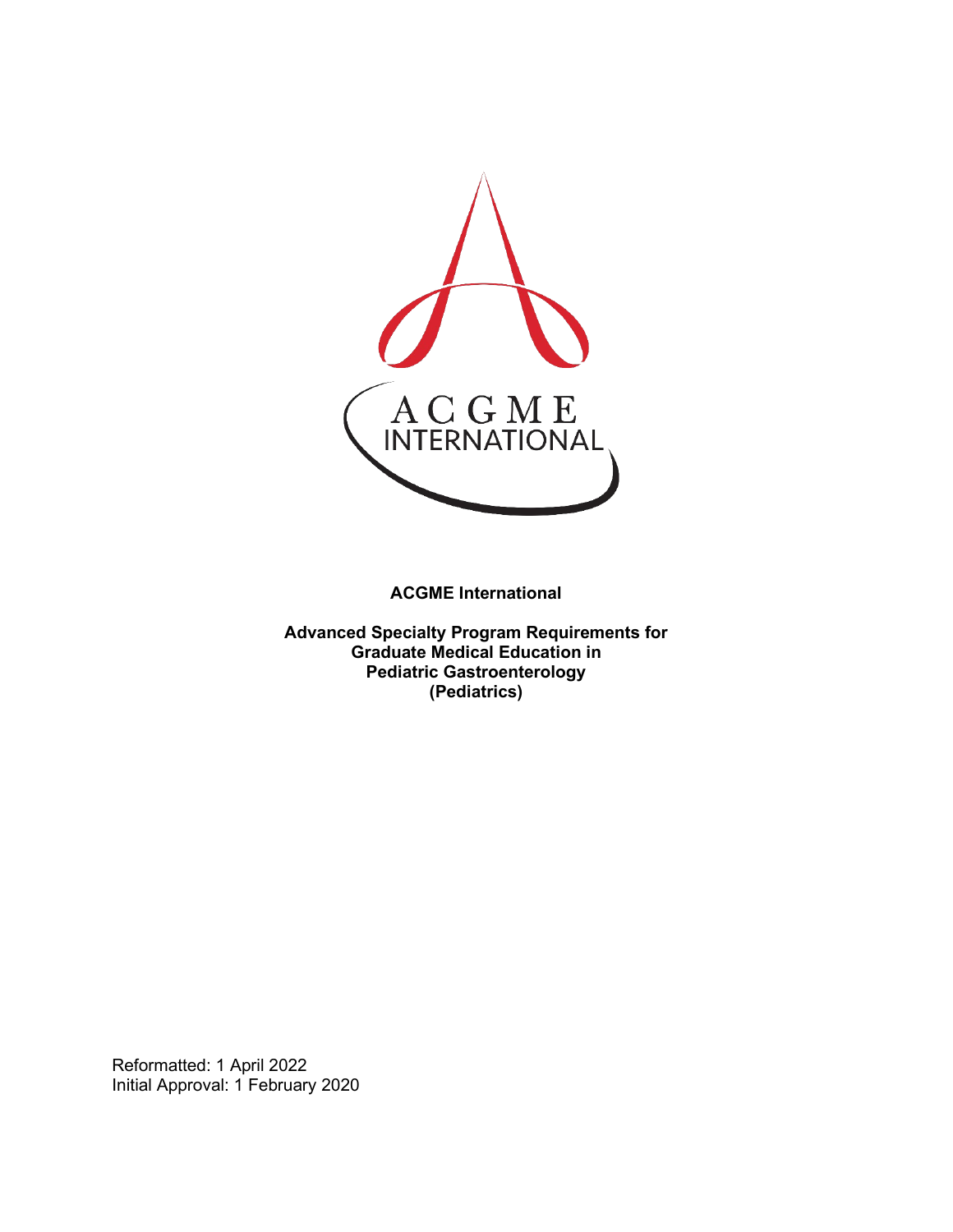#### **ACGME International Specialty Program Requirements for Graduate Medical Education in Pediatric Gastroenterology (Pediatrics)**

#### **Int. Introduction**

*Background and Intent: Programs must achieve and maintain Foundational Accreditation according to the ACGME-I Foundational Requirements prior to receiving Advanced Specialty Accreditation. The Advanced Specialty Requirements noted below complement the ACGME-I Foundational Requirements. For each section, the Advanced Specialty Requirements should be considered together with the Foundational Requirements.*

### **Int. I. Definition and Scope of the Specialty**

Pediatric gastroenterology is the subspecialty of pediatrics that comprises the diagnosis and management of patients with acute and chronic diseases of the digestive system (esophagus, stomach, intestines, hepatobiliary system, and pancreas) and with nutritional disorders.

#### **Int. II. Duration of Education**

Int. II.A. The educational program in pediatric gastroenterology must be 36 or 48 months in length.

#### **I. Institution**

### **I.A. Sponsoring Institution**

- I.A.1. A fellowship in pediatric gastroenterology must function as an integral part of an ACGME-I-accredited residency in pediatrics.
- I.A.1.a) The pediatric gastroenterology program should be geographically proximate to the affiliated pediatric residency program.
- I.A.2. The educational program in pediatric gastroenterology must not negatively affect the education of residents in the affiliated pediatric residency program.

#### **I.B. Participating Sites**

See International Foundational Requirements, Section I.B.

### **II. Program Personnel and Resources**

#### **II.A. Program Director**

II.A.1. The program director must demonstrate a record of ongoing involvement in scholarly activity.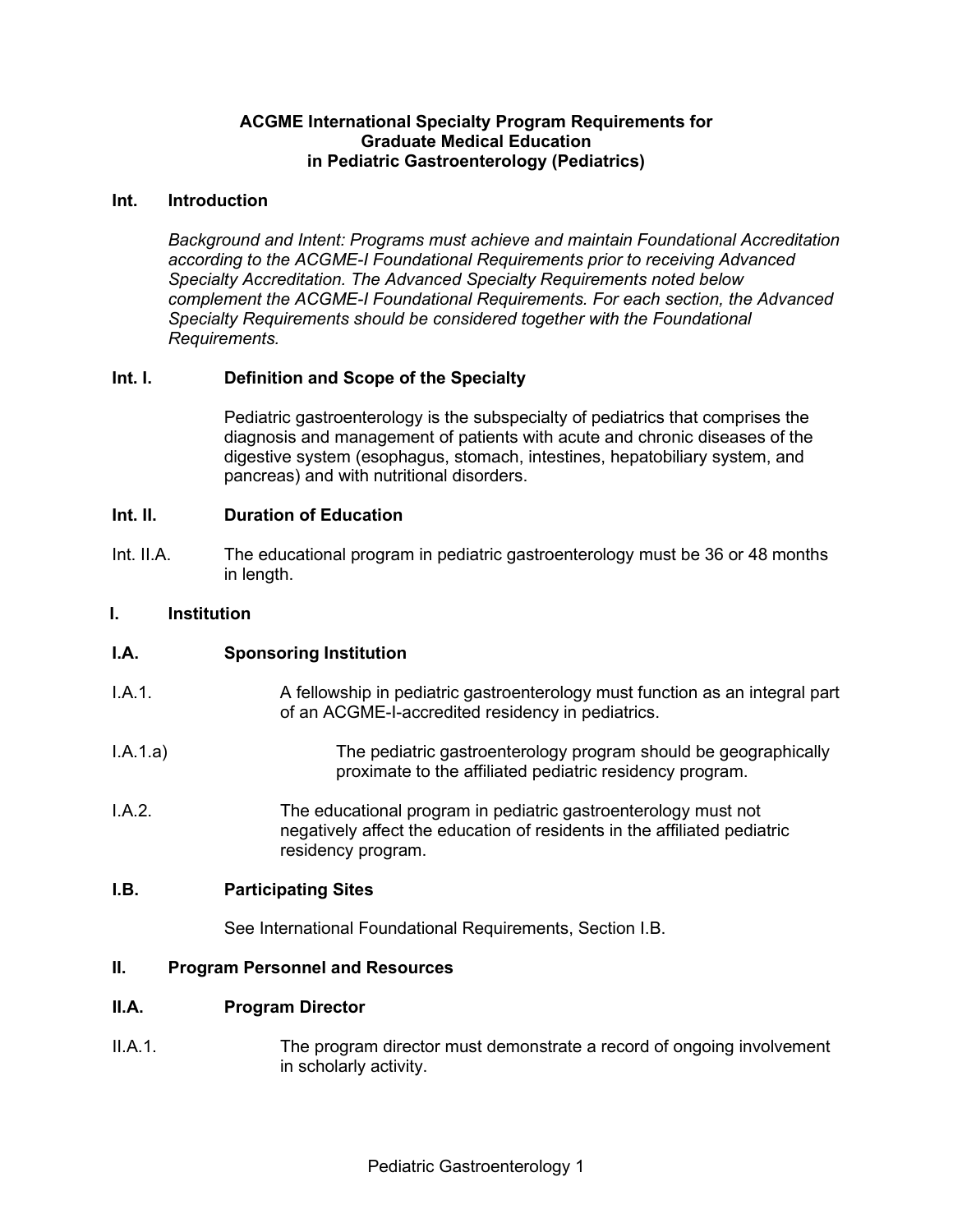| II.A.2.                 | The program director must demonstrate a record of mentoring or guiding<br>fellows in the acquisition of competence in the clinical, teaching, research,<br>quality improvement, and advocacy skills pertinent to the discipline.                                                                                               |  |
|-------------------------|--------------------------------------------------------------------------------------------------------------------------------------------------------------------------------------------------------------------------------------------------------------------------------------------------------------------------------|--|
| II.A.3.                 | The program director must ensure that each fellow:                                                                                                                                                                                                                                                                             |  |
| II.A.3.a)               | is provided with mentorship in development of the necessary<br>clinical, educational, scholarship, and administrative skills; and,                                                                                                                                                                                             |  |
| II.A.3.b)               | documents experience in procedures.                                                                                                                                                                                                                                                                                            |  |
| ILA.3.b)(1)             | The program director must ensure that such<br>documentation is available for review.                                                                                                                                                                                                                                           |  |
| II.A.4.                 | The program director must coordinate, with the program directors of the<br>pediatric residency and other related subspecialty programs, the<br>incorporation of the ACGME-I Competencies into fellowship education to<br>foster consistent expectations for fellows' achievement and faculty<br>members' evaluation processes. |  |
| II.A.5.                 | Meetings with the program directors of the pediatric residency program<br>and all pediatric subspecialty programs should take place at least<br>semiannually.                                                                                                                                                                  |  |
| II.A.5.a)               | There must be documentation of these meetings.                                                                                                                                                                                                                                                                                 |  |
| II.A.5.b)               | These meetings should address a departmental approach to<br>common educational issues and concerns that may include core<br>curriculum, the ACGME-I Competencies, and evaluation.                                                                                                                                              |  |
| II.A.6.                 | The fellowship program director must have the authority and responsibility<br>to set and adjust the clinical responsibilities and ensure that fellows have<br>appropriate clinical responsibilities and an appropriate patient load                                                                                            |  |
| II.B.<br><b>Faculty</b> |                                                                                                                                                                                                                                                                                                                                |  |
| II.B.1.                 | To ensure the quality of the educational and scholarly activity of the<br>program, and to provide adequate supervision of fellows, there must be at<br>least three faculty members, including the program director.                                                                                                            |  |
| II.B.2.                 | Faculty members must encourage and support fellows in scholarly<br>activities.                                                                                                                                                                                                                                                 |  |
| II.B.2.a)               | This must include mentoring fellows in the application of scientific<br>principles, epidemiology, biostatistics, and evidence-based<br>medicine to the clinical care of patients.                                                                                                                                              |  |
| II.B.2.b)               | Scholarly activities must be in basic science, clinical care, health<br>services, health policy, quality improvement, or education with<br>implications for the field of pediatric gastroenterology.                                                                                                                           |  |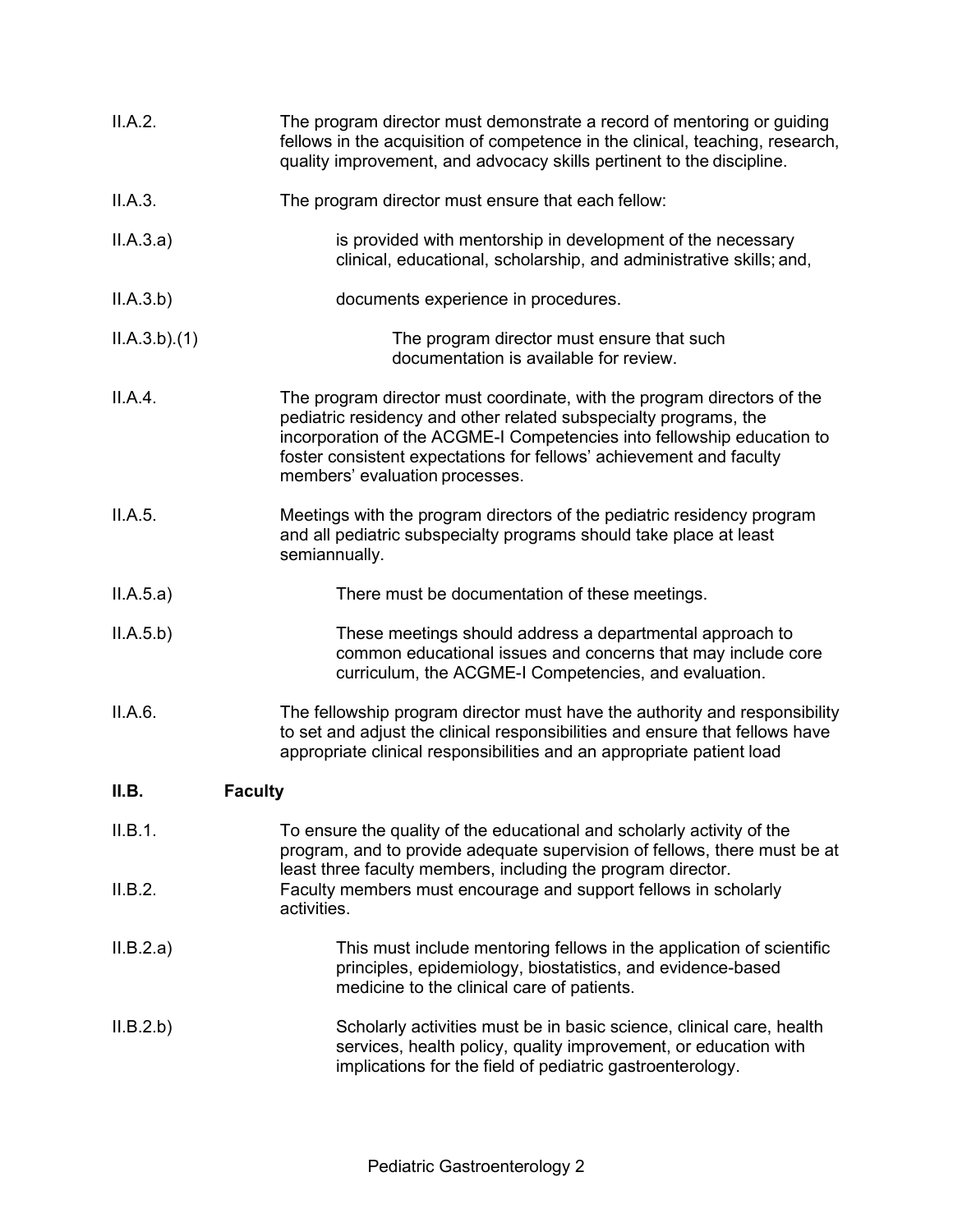- II.B.3. Qualified faculty members in the following pediatric subspecialties should be available for the education of fellows:
- II.B.3.a) neonatal-perinatal medicine;
- II.B.3.b) pediatric cardiology;
- II.B.3.c) pediatric critical care medicine;
- II.B.3.d) pediatric endocrinology;
- II.B.3.e) pediatric hematology-oncology;
- II.B.3.f) pediatric infectious disease;
- II.B.3.g) pediatric nephrology; and,
- II.B.3.h) pediatric pulmonology.
- II.B.4. The faculty should also include the following specialists with substantial experience in treating pediatric problems:
- II.B.4.a) anesthesiologist(s);
- II.B.4.b) child and adolescent psychiatrist(s);
- II.B.4.c) child neurologist(s);
- II.B.4.d) medical geneticist(s);
- II.B.4.e) pathologist(s);
- II.B.4.f) pediatric radiologists(s);
- II.B.4.g) pediatric surgeon(s); and,
- II.B.4.h) transplant hepatologist(s).
- II.B.5. Consultants should be available in adult gastroenterology for transition care of young adults.

### **II.C. Other Program Personnel**

- II.C.1. To ensure multidisciplinary and interprofessional practice in pediatric gastroenterology, the following personnel with pediatric focus and experience should be available:
- II.C.1.a) child life therapist(s);
- II.C.1.b) dietitian(s);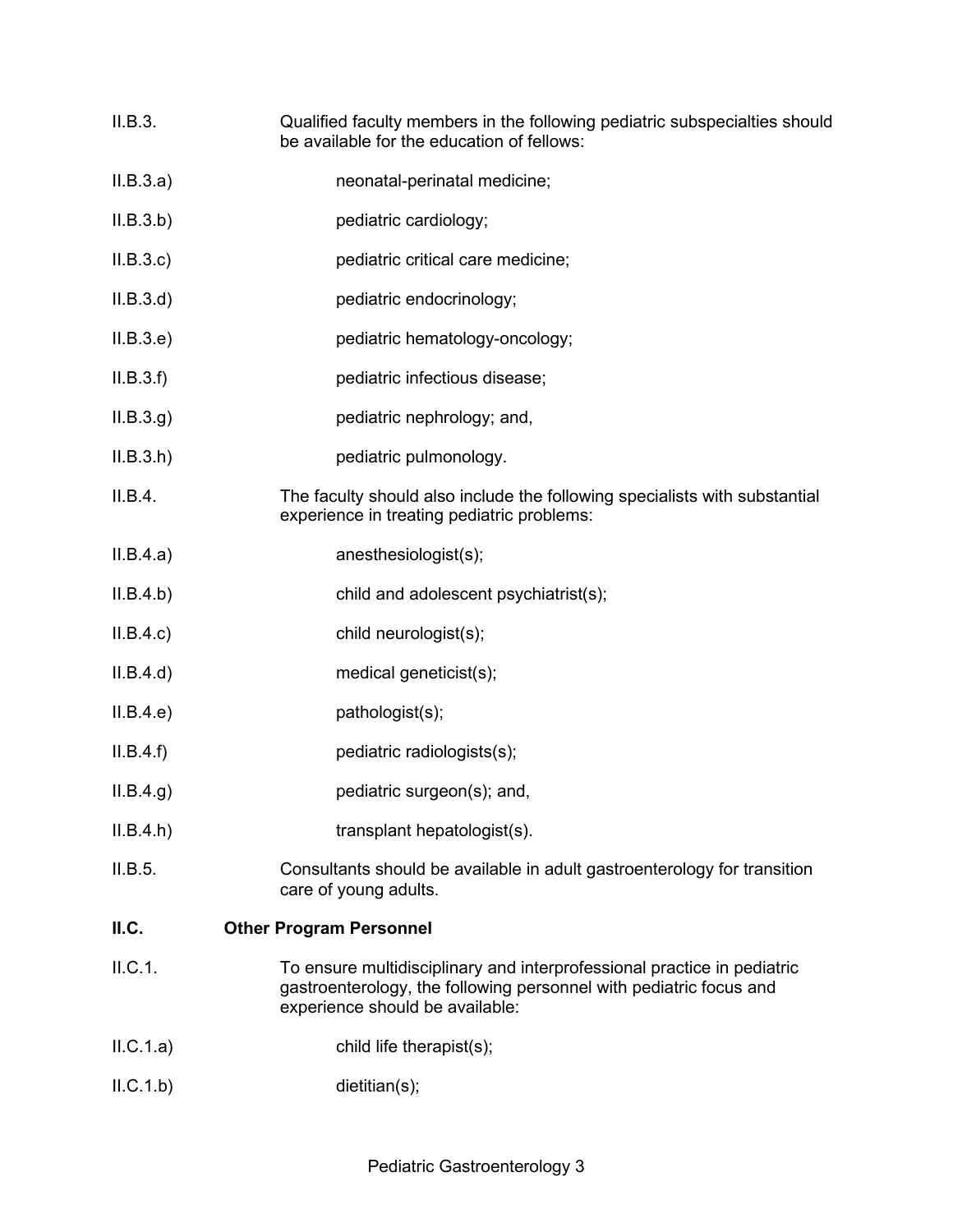- II.C.1.c) mental health professional(s);
- II.C.1.d) nurse(s);
- II.C.1.e) pharmacist(s);
- II.C.1.f) physical and occupational therapist(s);
- $II.C.1.g)$  respiratory therapist(s);
- II.C.1.h) school and special education liaison(s);
- II.C.1.i) social worker(s); and,
- II.C.1.j) speech and language therapist(s).

## **II.D. Resources**

- II.D.1. Facilities and services, including comprehensive laboratory, pathology, and imaging services, must be available.
- II.D.1.a) There must be a fully equipped and staffed procedure facility that includes diagnostic and therapeutic endoscopic instruments, staff members skilled in the care of pediatric patients, and appropriate equipment for patients ranging in age from the neonate to the young adult.
- II.D.2. An adequate number and variety of pediatric gastroenterology patients ranging in age from newborn through young adulthood must be available to provide a broad educational experience for the fellows.
- II.D.3. A sufficient number of patients must be available in inpatient and outpatient settings to meet the educational needs of the program.

### **III. Fellow Appointment**

# **III.A. Eligibility Criteria**

III.A.1. Prior to appointment in the program, fellows should have completed an ACGME-I-accredited residency program in pediatrics, or a pediatric residency program acceptable to the Sponsoring Institution's Graduate Medical Education Committee.

## **III.B. Number of Fellows**

See International Foundational Requirements, Section III.B.

# **IV. Specialty-Specific Educational Program**

### **IV.A. ACGME-I Competencies**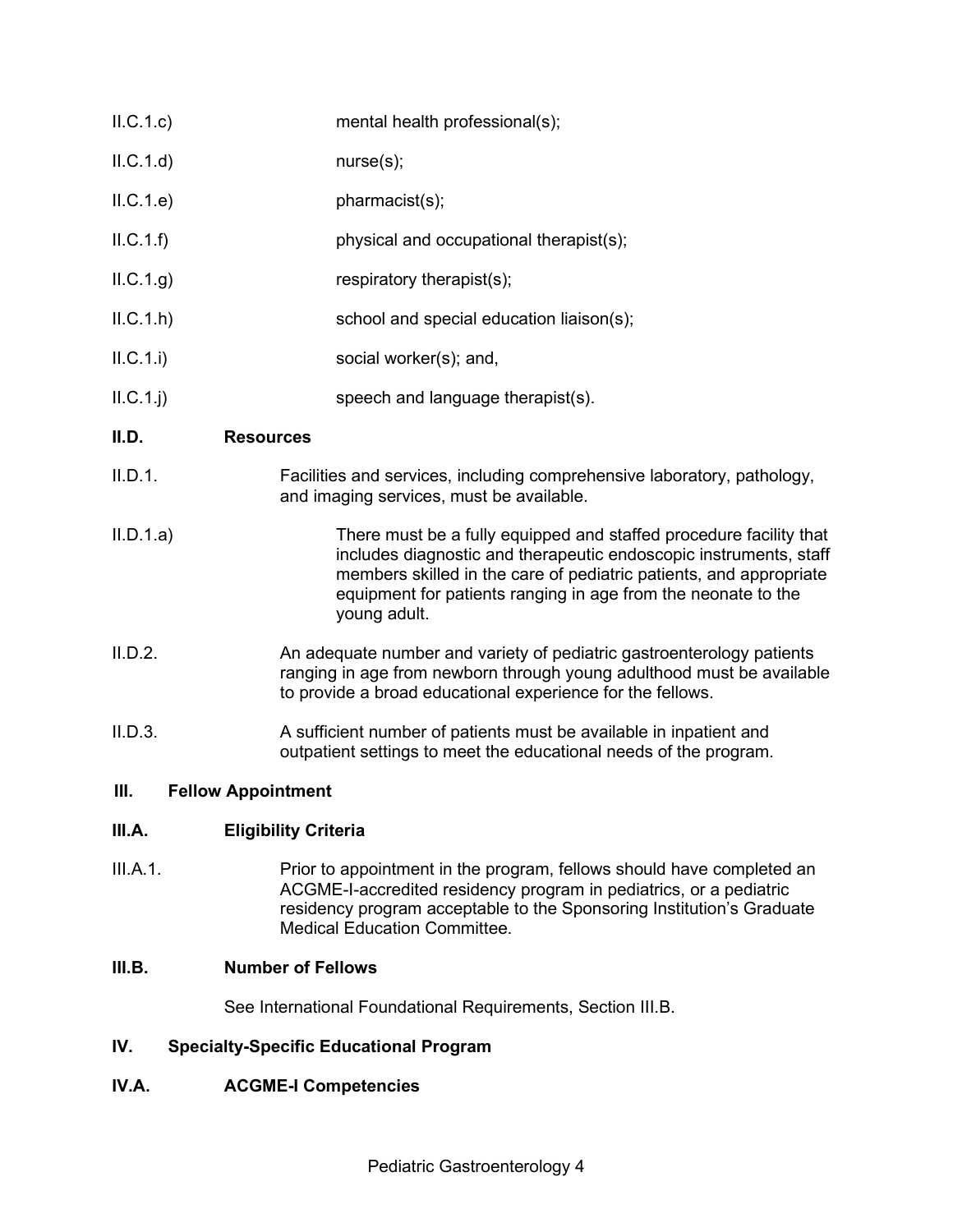| IV.A.1.              | The program must integrate the following ACGME-I Competencies into<br>the curriculum.                                                                                                                                                   |
|----------------------|-----------------------------------------------------------------------------------------------------------------------------------------------------------------------------------------------------------------------------------------|
| IV.A.1.a)            | Professionalism                                                                                                                                                                                                                         |
| IV.A.1.a)(1)         | Fellows must demonstrate a commitment to<br>professionalism and an adherence to ethical principles,<br>including:                                                                                                                       |
| IV.A.1.a)(1)(a)      | trustworthiness that makes colleagues feel secure<br>when a fellow is responsible for the care of<br>patients;                                                                                                                          |
| IV.A.1.a)(1)(b)      | leadership skills that enhance team function, the<br>learning environment, and/or the health care<br>delivery system/environment to improve patient<br>care; and,                                                                       |
| IV.A.1.a)(1)(c)      | the capacity to recognize that ambiguity is part of<br>clinical medicine and to respond by utilizing<br>appropriate resources in dealing with uncertainty.                                                                              |
| IV.A.1.b)            | <b>Patient Care and Procedural Skills</b>                                                                                                                                                                                               |
| IV.A.1.b)(1)         | Fellows must provide patient care that is compassionate,<br>appropriate, and effective for the treatment of health<br>problems and the promotion of health.                                                                             |
| IV.A.1.b)(1)(a)      | Fellows must demonstrate competence in the<br>clinical skills needed in pediatric gastroenterology,<br>including:                                                                                                                       |
| IV.A.1.b)(1)(a)(i)   | providing consultation, performing a history<br>and physical examination, making informed<br>diagnostic and therapeutic decisions that<br>result in optimal clinical judgement, and<br>developing and carrying out management<br>plans; |
| IV.A.1.b)(1)(a)(ii)  | providing transfer of care that ensures<br>seamless transitions, counseling patients<br>and families, using information technology<br>to optimize patient care, and providing<br>appropriate role modeling and supervision;             |
| IV.A.1.b)(1)(a)(iii) | providing for or coordinating care for<br>patients with complex and chronic diseases<br>with the appropriate physician and/or<br>agency;                                                                                                |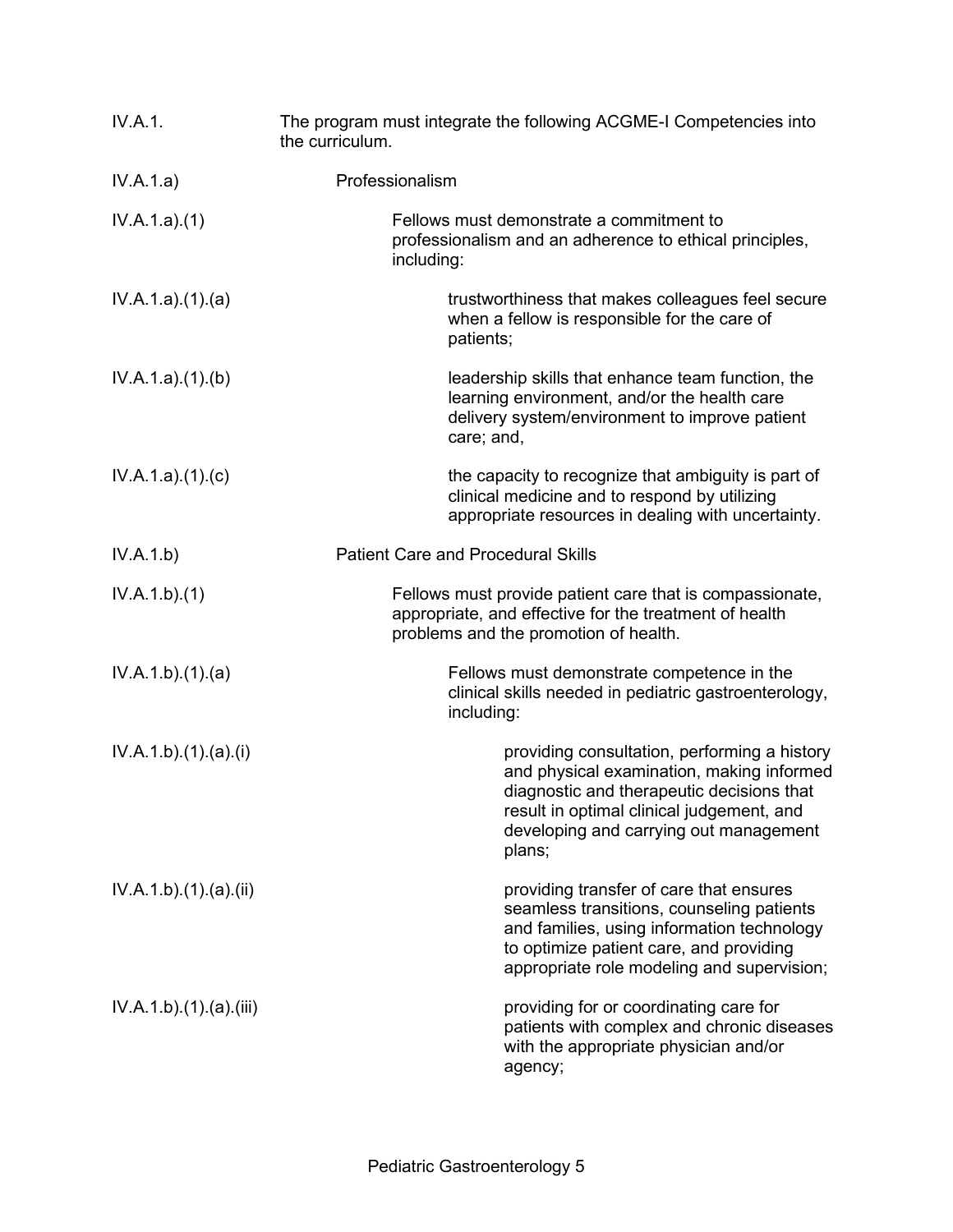| IV.A.1.b)(1)(a)(iv)    | selecting, performing, and evaluating<br>procedures for morphological, physiological,<br>immunological, microbiological, and<br>psychosocial assessment of<br>gastrointestinal, pancreatic, and<br>hepatobiliary diseases and nutritional<br>disorders; |
|------------------------|---------------------------------------------------------------------------------------------------------------------------------------------------------------------------------------------------------------------------------------------------------|
| IV.A.1.b)(1)(a)(v)     | using a variety of diagnostic tests, such as<br>the use of imaging techniques, tests of<br>digestive system function, histological<br>interpretation of biopsy specimens, and<br>assessment of nutritional status and<br>pancreatic function; and,      |
| IV.A.1.b)(1)(a)(vi)    | diagnosing and managing infants, children,<br>and adolescents with acute and chronic liver<br>diseases, biliary/cholestatic disease,<br>pancreatic disorders, and nutritional<br>disorders, and those requiring liver<br>transplantation, to include:   |
| IV.A.1.b)(1)(a)(vi)(a) | digestive tract anomalies;                                                                                                                                                                                                                              |
| IV.A.1.b)(1)(a)(vi)(b) | functional bowel disorders;                                                                                                                                                                                                                             |
| IV.A.1.b)(1)(a)(vi)(c) | gastrointestinal allergy;                                                                                                                                                                                                                               |
| IV.A.1.b)(1)(a)(vi)(d) | gastrointestinal bleeding;                                                                                                                                                                                                                              |
| IV.A.1.b)(1)(a)(vi)(e) | gastrointestinal complications of<br>eating disorders;                                                                                                                                                                                                  |
| IV.A.1.b)(1)(a)(vi)(f) | gastrointestinal infections;                                                                                                                                                                                                                            |
| IV.A.1.b)(1)(a)(vi)(g) | gastrointestinal problems in the<br>immune-compromised host, to<br>include graft versus host (GVH)<br>disease;                                                                                                                                          |
| IV.A.1.b)(1)(a)(vi)(h) | growth failure and malnutrition, to<br>include an understanding of<br>nutritional assessment and<br>parenteral and enteral support;                                                                                                                     |
| IV.A.1.b)(1)(a)(vi)(i) | hepatobiliary diseases, such as<br>biliary atresia, diseases of the<br>gallbladder, fatty liver, intrahepatic<br>cholestastis, autoimmune liver<br>disease, viral hepatitis, acute liver<br>failure, and metabolic liver diseases;                      |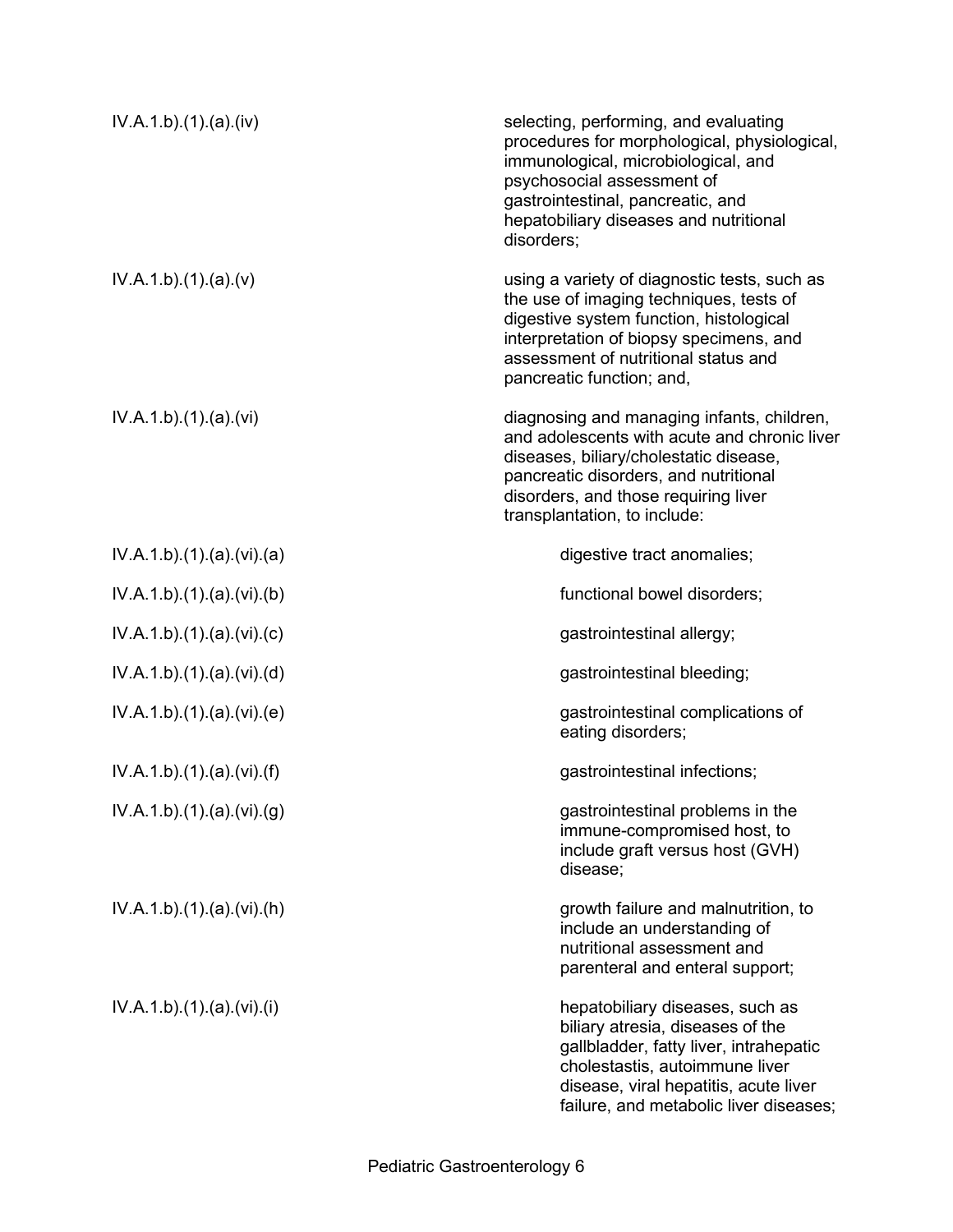| IV.A.1.b)(1)(a)(vi)(j)      | inflammatory bowel disease;                                                                                                                                                   |
|-----------------------------|-------------------------------------------------------------------------------------------------------------------------------------------------------------------------------|
| IV.A.1.b)(1)(a)(vi)(k)      | malabsorption/maldigestion, such as<br>celiac disease, cystic fibrosis, and<br>pancreatic insufficiency;                                                                      |
| IV.A.1.b)(1)(a)(vi)(l)      | motility disorders;                                                                                                                                                           |
| IV.A.1.b)(1)(a)(vi)(m)      | pancreatitis, acute and chronic; and                                                                                                                                          |
| IV.A.1.b)(1)(a)(vi)(n)      | peptic ulcer disease.                                                                                                                                                         |
| IV.A.1.b)(1)(b)             | Fellows must be able to competently perform all<br>medical and diagnostic procedures considered<br>essential for the practice of pediatric<br>gastroenterology. Fellows must: |
| IV.A.1.b)(1)(b)(i)          | competently use and interpret the results of<br>laboratory tests and imaging;                                                                                                 |
| IV.A.1.b)(1)(b)(ii)         | acquire the necessary procedural skills and<br>develop an understanding of their<br>indications, contraindications, risks, and<br>limitations;                                |
| IV.A.1.b)(1)(b)(iii)        | demonstrate competence in the<br>performance and/or interpretation of:                                                                                                        |
| IV.A.1.b)(1)(b)(iii)(a)     | breath hydrogen analysis;                                                                                                                                                     |
| IV.A.1.b)(1)(b)(iii)(b)     | colonoscopy, both diagnostic and<br>therapeutic;                                                                                                                              |
| IV.A.1.b)(1)(b)(iii)(c)     | diagnostic gastrointestinal<br>endoscopy;                                                                                                                                     |
| IV.A.1.b)(1)(b)(iii)(d)     | endoscopic placement of feeding<br>tubes, to include percutaneous<br>endoscopic gastrostomy placement;                                                                        |
| IV.A.1.b)(1)(b)(iii)(e)     | endoscopic removal of<br>gastrointestinal foreign bodies;                                                                                                                     |
| IV.A.1.b)(1)(b)(iii)(f)     | esophageal impedance/pH testing;                                                                                                                                              |
| IV.A.1.b).(1).(b).(iii).(g) | gastrointestinal manometry;                                                                                                                                                   |
| IV.A.1.b)(1)(b)(iii)(h)     | hemostatic techniques for variceal<br>and nonvariceal gastrointestinal<br>bleeding;                                                                                           |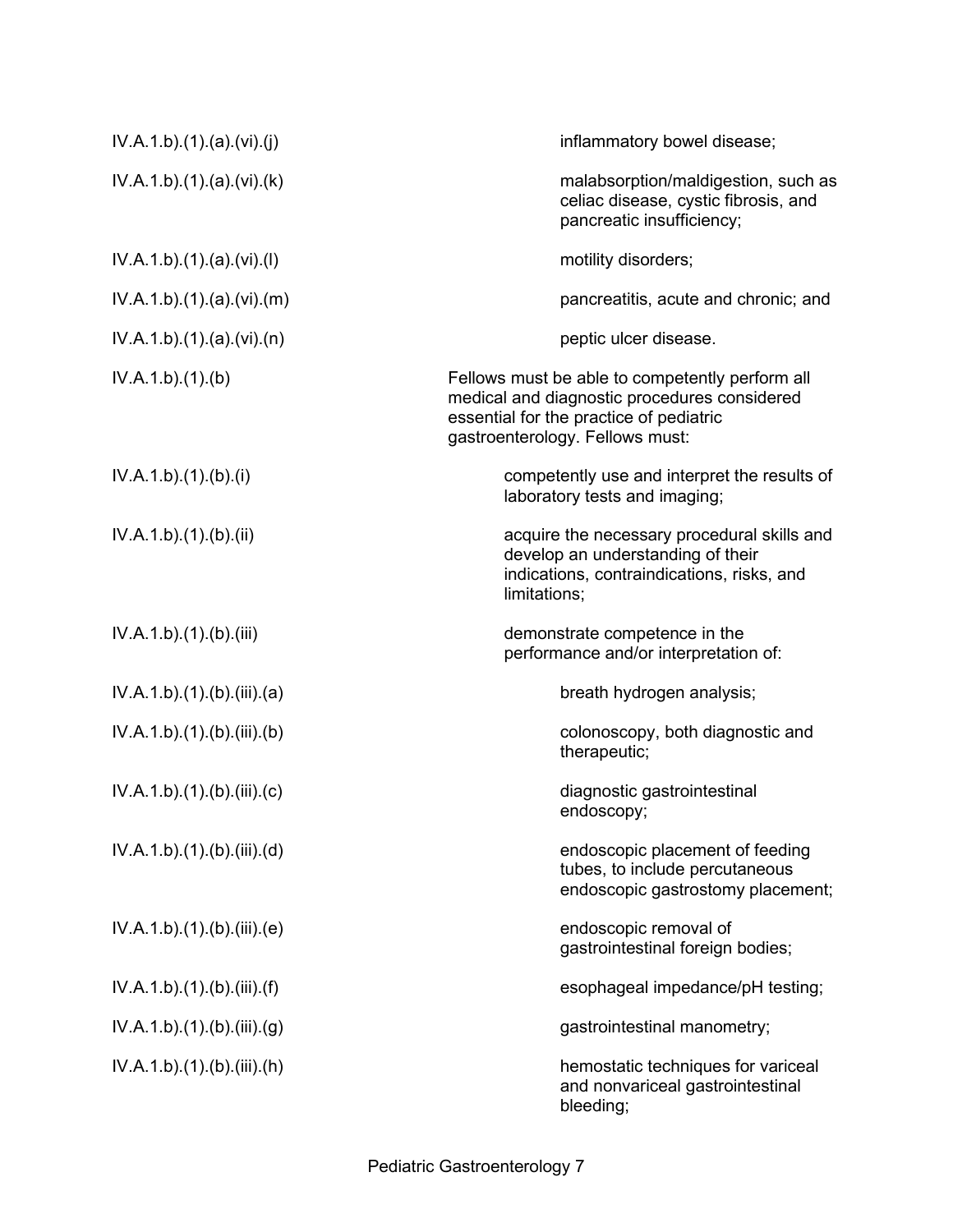| IV.A.1.b)(1)(b)(iii)(i)             | pancreatic function testing;                                                                                                                                                                                                                                                                                                                  |
|-------------------------------------|-----------------------------------------------------------------------------------------------------------------------------------------------------------------------------------------------------------------------------------------------------------------------------------------------------------------------------------------------|
| IV.A.1.b)(1)(b)(iii)(j)             | paracentesis;                                                                                                                                                                                                                                                                                                                                 |
| IV.A.1.b)(1)(b)(iii)(k)             | percutaneous liver biopsy;                                                                                                                                                                                                                                                                                                                    |
| IV.A.1.b)(1)(b)(iii)(l)             | rectal suction biopsy; and,                                                                                                                                                                                                                                                                                                                   |
| IV.A.1.b)(1)(b)(iii)(m)             | videocapsule endoscopy.                                                                                                                                                                                                                                                                                                                       |
| IV.A.1.c)                           | <b>Medical Knowledge</b>                                                                                                                                                                                                                                                                                                                      |
| $IV.A.1.c.$ (1)                     | Fellows must demonstrate knowledge of established and<br>evolving biomedical clinical, epidemiological, and social-<br>behavioral sciences, as well as the application of this<br>knowledge to patient care. Fellows must demonstrate<br>knowledge of:                                                                                        |
| $IV.A.1.c$ . $(1).$ $(a)$           | biostatistics, bioethics, clinical and laboratory<br>research methodology, study design, preparation of<br>applications for funding and/or approval of clinical<br>research protocols, critical literature review,<br>principles of evidence-based medicine, ethical<br>principles involving clinical research, and teaching<br>methods; and, |
| $IV.A.1.c.$ (1).(b)                 | methods of initial evaluation and criteria for follow-<br>up care for patients:                                                                                                                                                                                                                                                               |
| $IV.A.1.c$ ). $(1)$ . $(b)$ . $(i)$ | requiring liver transplantation; and,                                                                                                                                                                                                                                                                                                         |
| $IV.A.1.c$ . $(1).$ $(b).$ $(ii)$   | with intestinal failure who require small<br>bowel transplantation.                                                                                                                                                                                                                                                                           |
| IV.A.1.d)                           | Practice-based Learning and Improvement                                                                                                                                                                                                                                                                                                       |
| IV.A.1.d.(1)                        | Fellows must demonstrate the ability to investigate and<br>evaluate their care of patients, to appraise and assimilate<br>scientific evidence, and to continuously improve patient<br>care based on constant self-evaluation and lifelong<br>learning.                                                                                        |
| IV.A.1.e)                           | <b>Interpersonal and Communication Skills</b>                                                                                                                                                                                                                                                                                                 |
| IV.A.1.e. (1)                       | Fellows must demonstrate interpersonal and<br>communication skills that result in the effective exchange<br>of information and collaboration with patients, their<br>families, and health professionals. Fellows must<br>demonstrate skill in:                                                                                                |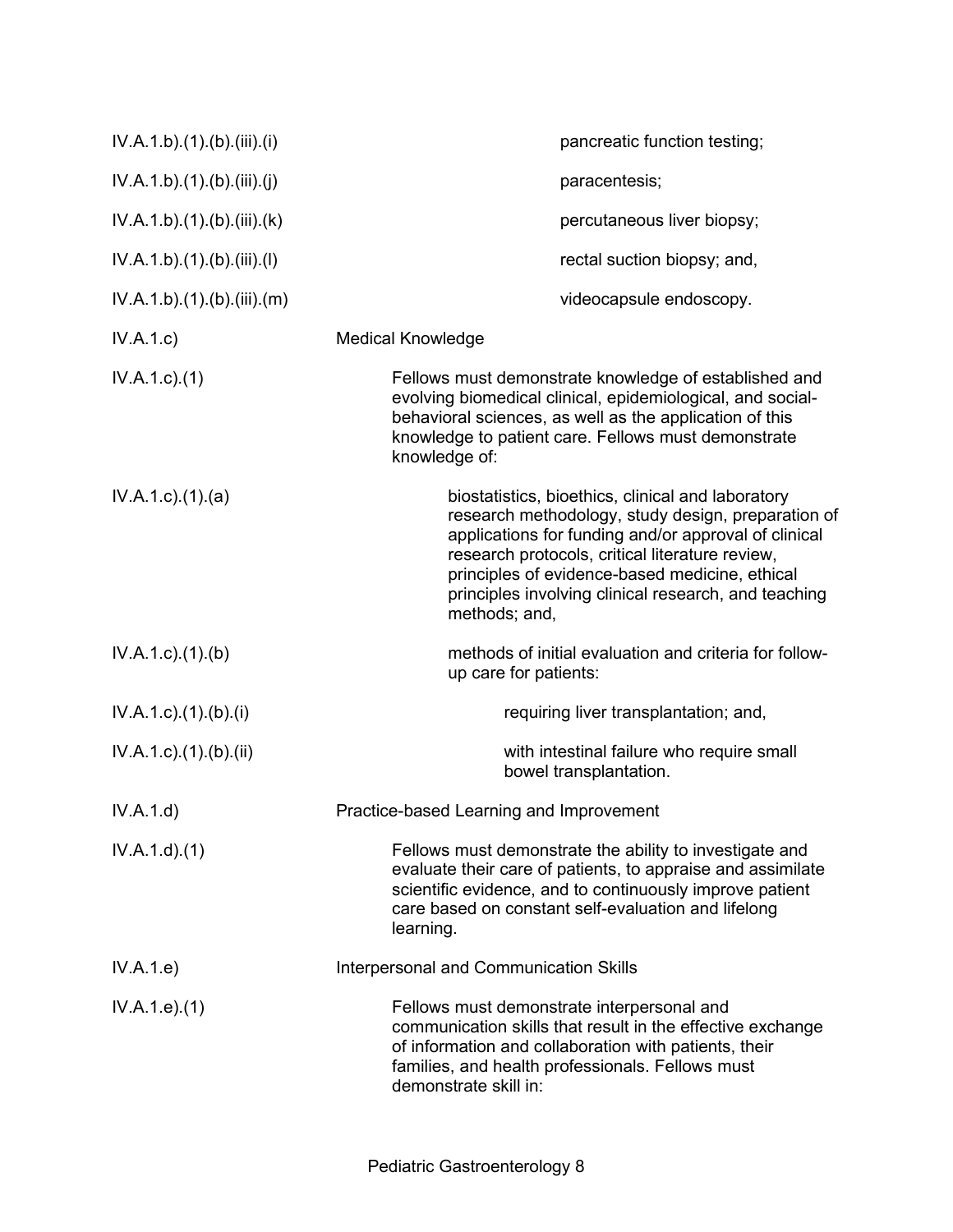| IV.A.1.e. (1). (a)  | teaching both individuals and groups of learners in<br>clinical settings, classrooms, lectures, and<br>seminars, as well as by electronic and print<br>modalities; and,                                                                                                             |
|---------------------|-------------------------------------------------------------------------------------------------------------------------------------------------------------------------------------------------------------------------------------------------------------------------------------|
| IV.A.1.e. (1). (b)  | providing feedback to learners and assessing<br>educational outcomes.                                                                                                                                                                                                               |
| IV.A.1.f)           | <b>Systems-based Practice</b>                                                                                                                                                                                                                                                       |
| IV.A.1.f)(1)        | Fellows must demonstrate an awareness of and<br>responsiveness to the larger context and system of health<br>care, including the social determinates of health, as well as<br>the ability to call effectively on other resources in the<br>system to produce optimal care.          |
| IV.B.               | <b>Regularly Scheduled Educational Activities</b>                                                                                                                                                                                                                                   |
| IV.B.1.             | Fellows must have a formally structured educational program in the<br>clinical and basic sciences related to pediatric gastroenterology.                                                                                                                                            |
| IV.B.1.a)           | The program must utilize didactic and clinical experience.                                                                                                                                                                                                                          |
| IV.B.1.b)           | Pediatric gastroenterology conferences must occur regularly and<br>involve active participation by the fellows in planning and<br>implementation.                                                                                                                                   |
| IV.B.1.c            | Fellow education must include instruction in:                                                                                                                                                                                                                                       |
| IV.B.1.c)(1)        | basic and fundamental disciplines as appropriate to<br>pediatric gastroenterology, such as anatomy, physiology,<br>biochemistry, embryology, pathology, microbiology,<br>pharmacology, immunology, genetics, and<br>nutrition/metabolism;                                           |
| IV.B.1.c). (2)      | pathophysiology of disease, reviews of recent advances in<br>clinical medicine and biomedical research, and<br>conferences dealing with bioethics; complications and<br>death; and the scientific, ethical, and legal implications of<br>confidentiality and informed consent; and, |
| IV.B.1.c). (2). (a) | Conferences should address relationships between<br>physicians and with patients, patients' families,<br>allied health professionals, and society at large.                                                                                                                         |
| IV.B.1.c.3)         | the economics of health care and current health care<br>management issues, such as cost-effective patient care,<br>practice management, preventive care, population health,<br>quality improvement, resource allocation, and clinical<br>outcomes.                                  |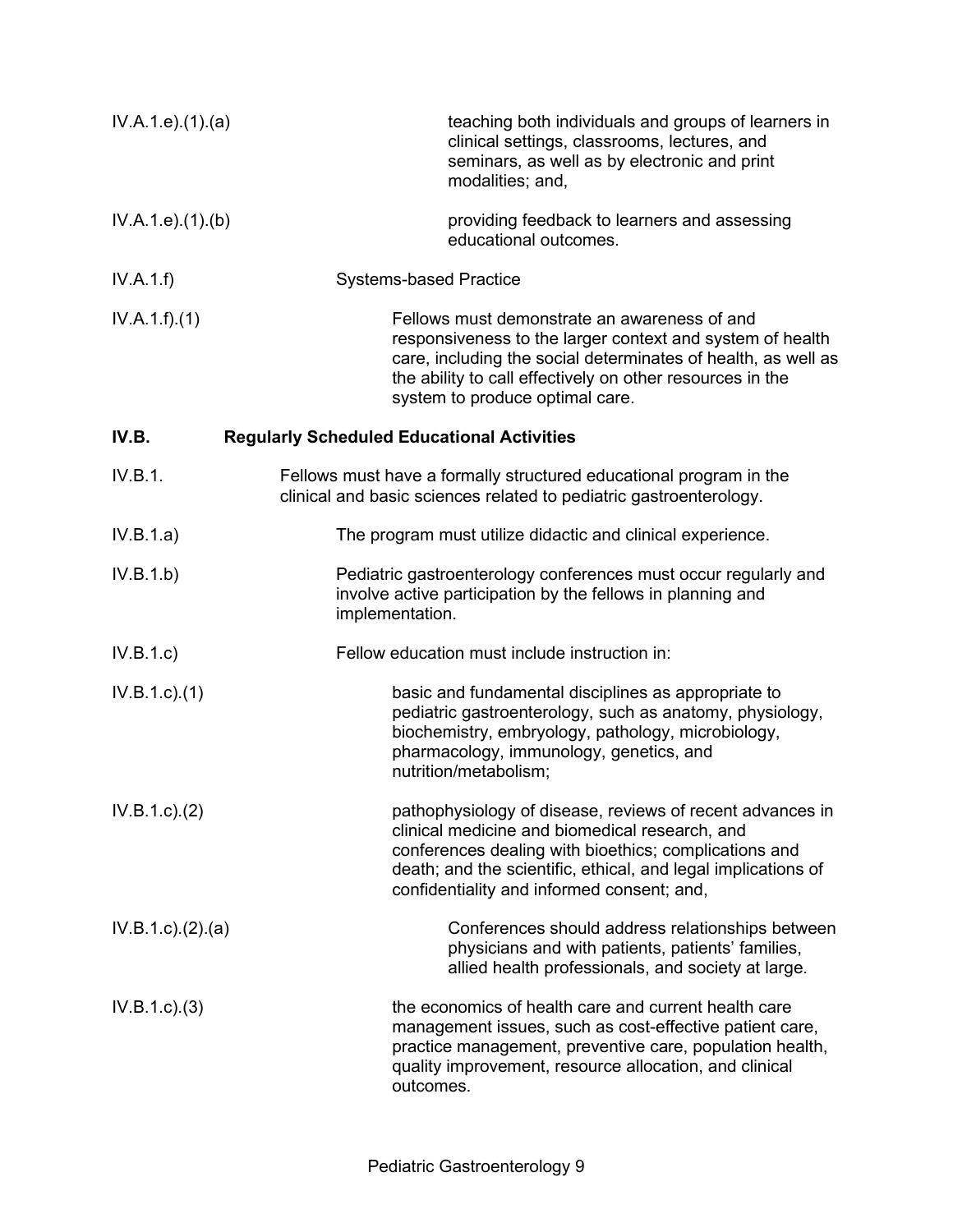| IV.B.1.d)                          | Structured and scheduled interdisciplinary conferences with<br>pediatric radiology, pediatric pathology, and pediatric surgery must<br>be included in the didactic curriculum.                                   |
|------------------------------------|------------------------------------------------------------------------------------------------------------------------------------------------------------------------------------------------------------------|
| IV.C.                              | <b>Clinical Experiences</b>                                                                                                                                                                                      |
| IV.C.1.                            | Fellows must have responsibility for providing longitudinal care for<br>outpatients throughout their educational program that is supervised by<br>one or more members of the pediatric gastroenterology faculty. |
| IV.C.1.a)                          | This must include longitudinal care for outpatients.                                                                                                                                                             |
| IV.C.1.b)                          | The panel of patients must be representative of the types of<br>gastroenterology disorders fellows are likely to encounter once<br>their complete their educational program.                                     |
| IV.D.<br><b>Scholarly Activity</b> |                                                                                                                                                                                                                  |
| IV.D.1.                            | <b>Fellows' Scholarly Activity</b>                                                                                                                                                                               |
| IV.D.1.a)                          | The program must have a core curriculum in research and<br>scholarship.                                                                                                                                          |
| IV.D.1.a)(1)                       | Where appropriate, the curriculum should be a<br>collaborative effort involving all pediatric subspecialty<br>programs at the institution.                                                                       |
| IV.D.1.b)                          | The program must provide a Scholarship Oversight Committee for<br>each fellow to oversee and evaluate the fellow's progress as<br>related to scholarly activity.                                                 |
| IV.D.1.b)(1)                       | Where applicable, a fellow's Scholarship Oversight<br>Committee should be a collaborative effort involving other<br>pediatric subspecialty programs or other experts.                                            |
| IV.D.1.c                           | Each fellow must design and conduct a scholarly project in<br>pediatric gastroenterology with guidance from the fellowship<br>director and a designated mentor. The designated mentor must:                      |
| $IV.D.1.c$ $(1)$                   | be approved by the Scholarship Oversight Committee;<br>and,                                                                                                                                                      |
| IV.D.1.c.2)                        | have expertise in the fellow's area of scholarly interest,<br>either as a faculty member in pediatric gastroenterology or<br>through collaboration with other departments or divisions.                          |
| IV.D.1.d                           | Fellows' scholarly experience must begin in the first year and<br>continue for the entire length of the educational program.                                                                                     |